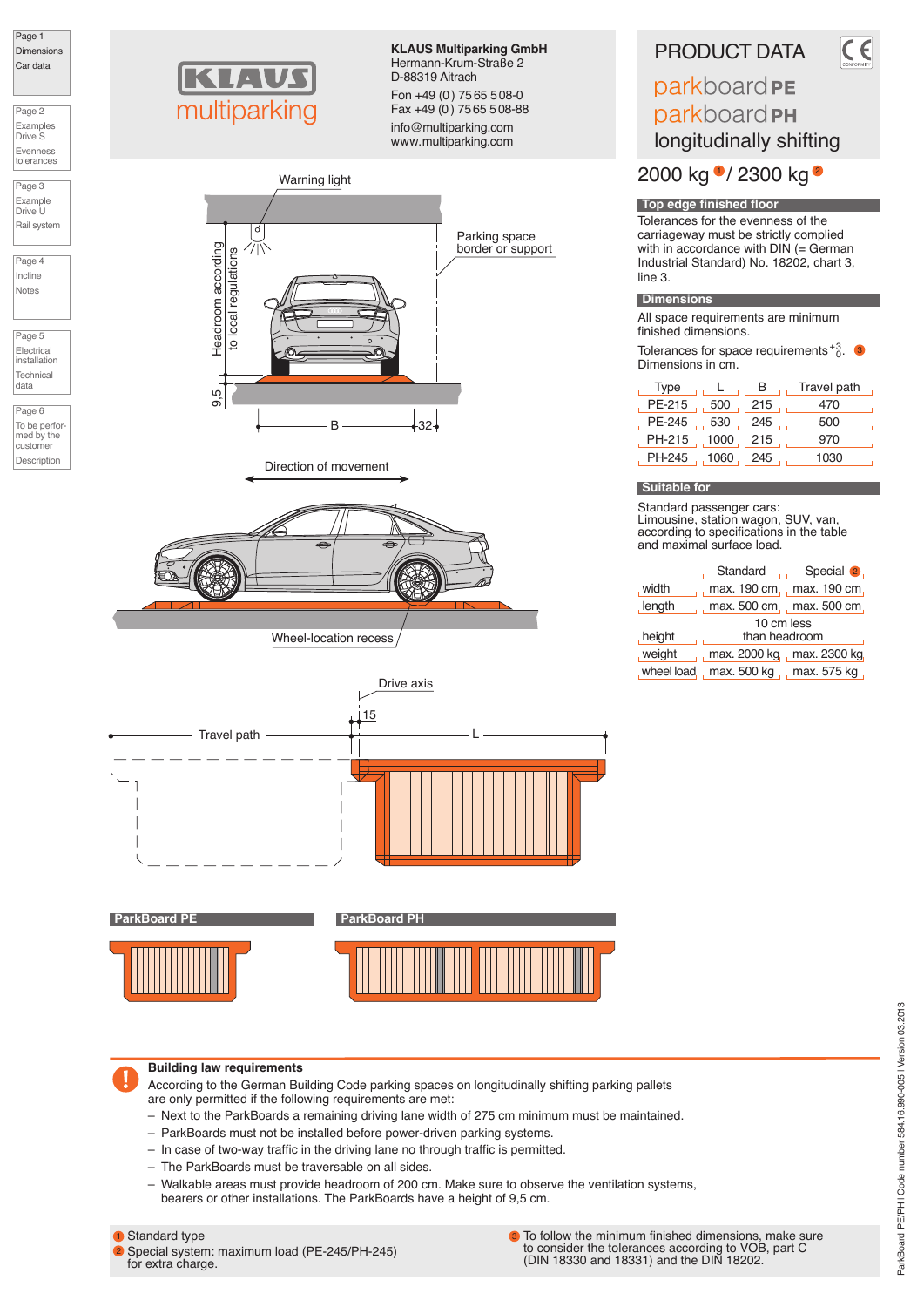## ParkBoard PE/PH | Code number 584.16.990-005 | Version 03.2013 | New York Page 2 of 6



#### **Combination**

Page 1

Car data

Page 2 Examples Drive S Evenness tolerances Page 3 Example Drive U

Page 4 Incline Notes

Page 5 Electrical installation **Technical** data Page 6

customer Description

At a length of 40 m up to 5 pallets can be arranged as group should their shifting path overlap. In this case the operating elements must be within a distance of 10 m of a possible point of contact between two pallets.

<sup>4</sup> Recommendation of KLAUS Multiparking.

## **Above-floor drive (Drive S)**



## **Evenness and tolerances (abstract from DIN 18 202, table 3)**

The distance between the lower flange of the ParkBoards and the garage ground must therefore not exceed 2 cm. To adhere to the safety regulations and DIN EN 14 010 recommendations and to get the necessary even ground, the tolerances of evenness to DIN 18202, table 3, line 3, must not be exceeded. Therefore exact levelling of the ground by the client is essential.

| Column                                       |                                                                                                                                                                                                                                                                             | 2        | з                                                                                 |                   | 5        | 6  |
|----------------------------------------------|-----------------------------------------------------------------------------------------------------------------------------------------------------------------------------------------------------------------------------------------------------------------------------|----------|-----------------------------------------------------------------------------------|-------------------|----------|----|
|                                              |                                                                                                                                                                                                                                                                             |          | Vertical measurement as limits in mm<br>with measuring points distances in m to 5 |                   |          |    |
| Line                                         | Reference                                                                                                                                                                                                                                                                   | 0,1      |                                                                                   | 4                 | 10       | 15 |
| 2                                            | Unfinished to surface of covers, subconcrete and subsoils for higher<br>demands, e.g. as foundation for cast plaster floor, industrial soils, paving<br>tiles and slabstone paving, compund floor paving. Finished surfaces for<br>minor purposes, e.g. warehouses, cellar. | 5        | 8                                                                                 | $12 \overline{ }$ | 15       | 20 |
| 3                                            | Finished grounds, e.g. floor pavement serving as foundation for coverings.<br>Coverings, tile coverings, PVC flooring and glued coverings.                                                                                                                                  | 2        | 4                                                                                 | 10                | 12       | 15 |
| 20<br>Tolerances in mm<br>15<br>10<br>5<br>0 | Line 2<br>Line 3<br>2<br>5<br>9<br>21<br>20<br>19<br>18<br>Distance between measuring points in m                                                                                                                                                                           | 22<br>23 | 24<br>25                                                                          | 26<br>27          | 29<br>28 | 30 |

**6** Intermediate values are to be taken out the diagram and must be rounded-off to mm.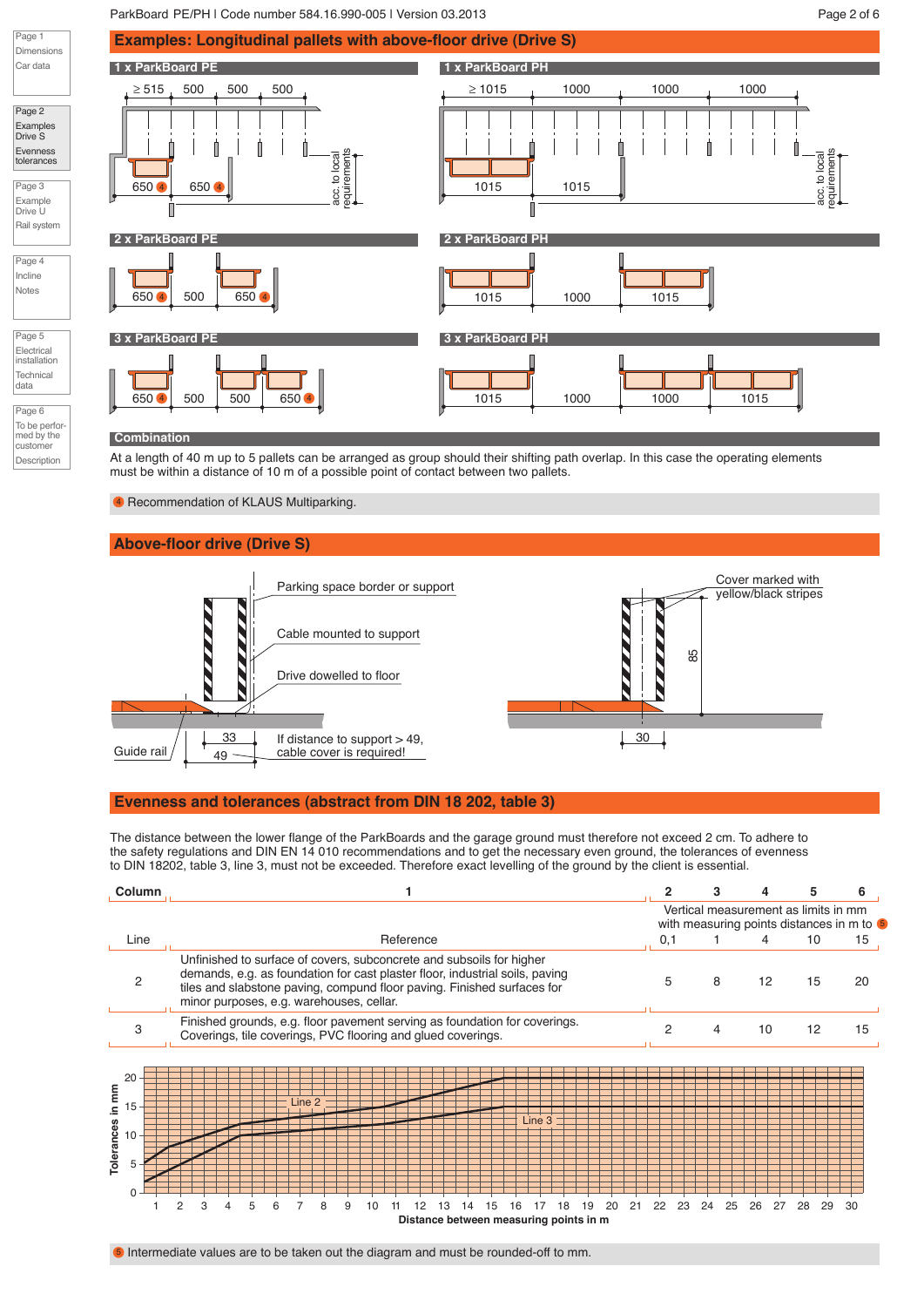## ParkBoard PE/PH | Code number 584.16.990-005 | Version 03.2013 | New York Page 3 of 6

**Example: Longitudinal Pallets with Underfloor Drive (Drive U)**

If the drive axis cannot be placed in front of a support the drive will be designed as underfloor drive. Precondition: Drive axis located in parking space axis; recess in floor. For arrangement of longitudinal pallets, see example.

**2 x ParkBoard PH** 1015 1000 1015 Conduit EN 40 (M40) with taut wire to nearest support or to wall

## **Underfloor Drive (Drive U)**



## **Rail System**

Page 1 Dimensions Car data

Page 2 Examples Drive S Evenness tolerances Page 3 Example Drive U Rail system

Page 4 Incline Notes

Page 5 Electrical installation **Technical** data Page 6 To be perfor med by the customer Description

## **Prior to floor pavement**



## **In recess** 6 7



 $6$   $\sqrt{7}$ 

#### **On finished floor**  $6$   $\sqrt{7}$

Т



Projection of the guide rail above top edge of finished floor is mandatory on both sides of the rail including the level for the drive! The rails are dowelled directly onto the top edge of the finished floor.

Drill hole depth: approx. 9 cm.

We do not recommend mastic asphalt. 6

 $\bar{\nu}$  Tolerances for the evenness of the carriageway must be strictly complied with in accordance with DIN (= German Industrial Standard) No. 18202, chart 3, line 3. No expansion joints are permitted within the area of the rail system.

8 Dimensions in brackets for PE-245/PH-245.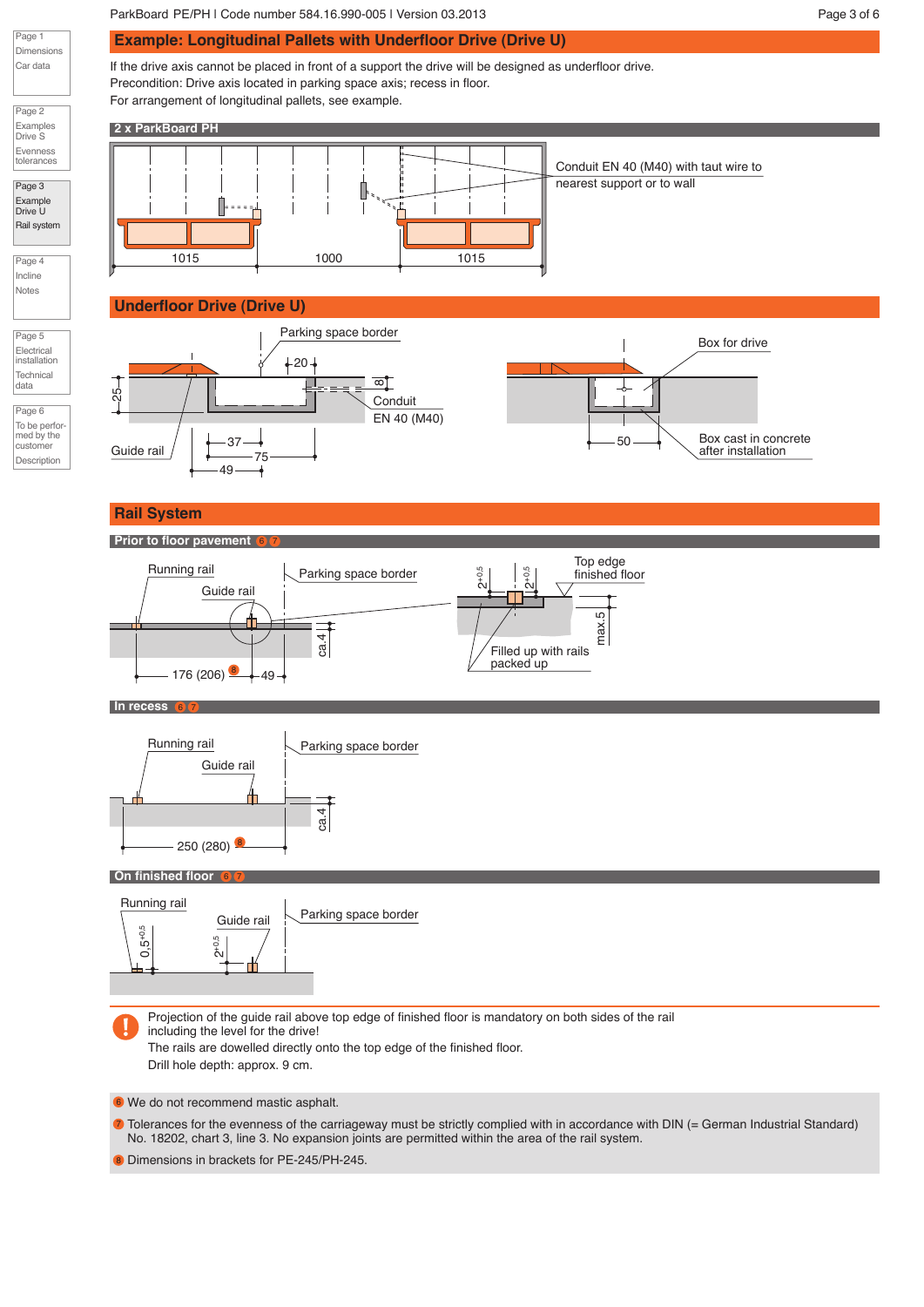## ParkBoard PE/PH | Code number 584.16.990-005 | Version 03.2013 | New York Page 4 of 6



Page 2 Examples Drive S Evenness tolerances

Page 3 Example Drive U Rail syste

Page 4 Incline **Notes** 

Page 5 Electrical installation Technical data

Page 6 To be performed by the customer Description



 $\bar{\nu}$  Tolerances for the evenness of the carriageway must be strictly complied with in accordance with DIN (= German Industrial Standard) No. 18202, chart 3, line 3. No expansion joints are permitted within the area of the rail system.

8 Dimensions in brackets for PE-245/PH-245.

## **Notes**

**Accessing standard parking spaces (for example No. 6)**



**If ParkBoard 21 is empty:** passing of ParkBoard possible







**If ParkBoard 21 is occupied:**

**Example with ParkBoard PH.**

press corresponding pushbutton for no. 21 on operating element. Pallets 20 and 21 are moved together automatically, and parking spaces 6 (and 7) become free.



## **Example with ParkBoard PE.**

To access parking space no. 20 both ParkBoard 20 and 21 are moved in a way that the required driving lane is created.

**ParkBoard PE at end of driving lane**



## **Unfavourable!**

Parking spaces 1,2, 11,12 can only be accessed unfavourably since both driving and turning range are strongly restricted.

## **Dislocated parking space**



## **Not possible!**

Parking space 12 cannot be accessed if parking space 20 is occupied. Reason: Axes of opposite parking spaces are offset.



## **Solution:**

Dislocate support or drive. Driving and turning range for parking spaces 1,2,11, 12 are improved!



**Makeshift:** One sided extension for ParkBoard.



**Solution:** Use of one ParkBoard PH. Driving and turning range for parking spaces 1,2,11, 12 are improved!



# 11 12 13 14 15 **Makeshift:**

Moving drive (Drive D). Drive D on the ParkBoard allows longer travel path. Power supply via trailing cable. Special guide rail. **Warning: ParkBoard not accessible within range of drive!**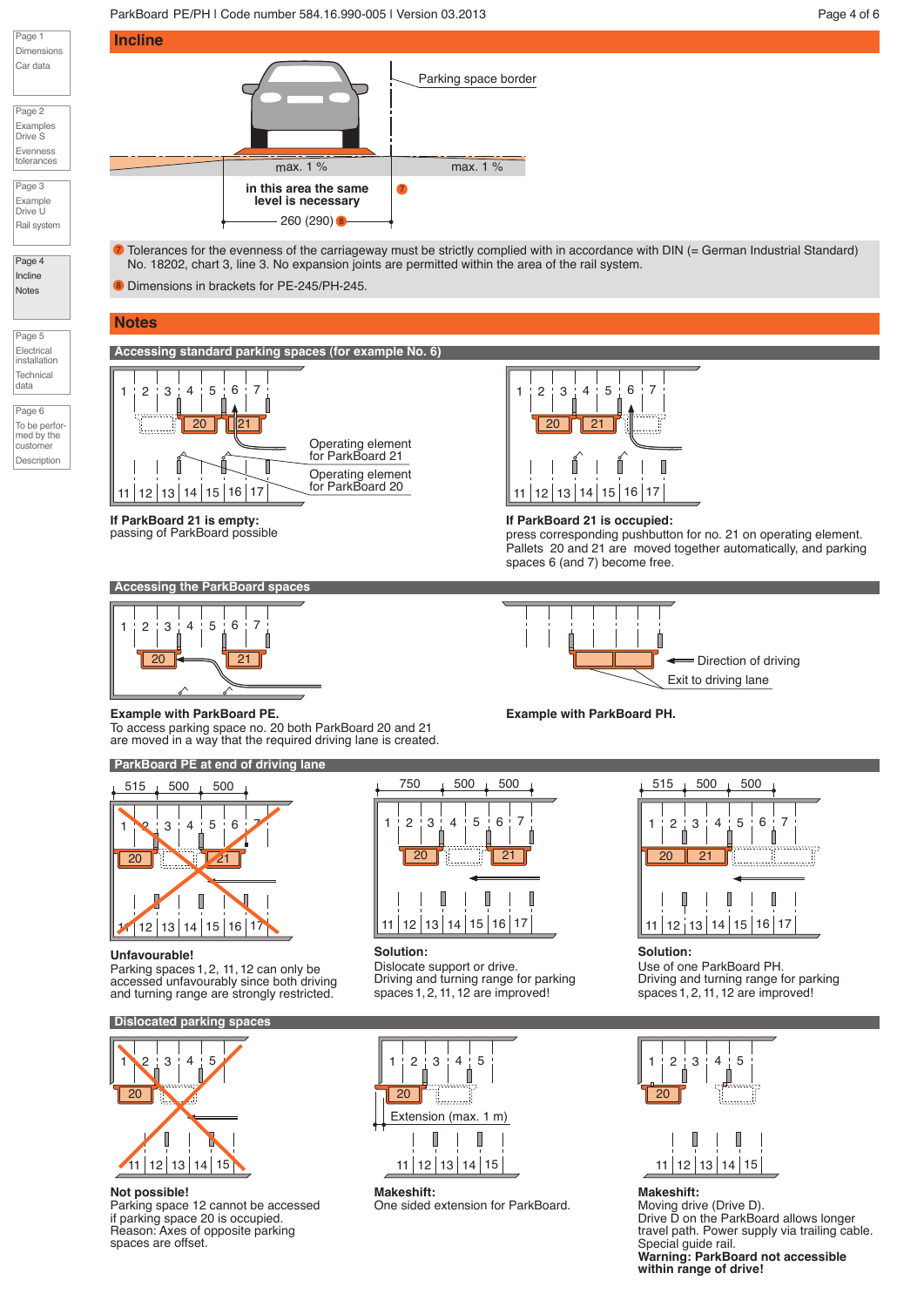Page 1 Dimensions Car data

Page 2 Examples Drive S Evenness tolerances

Page 3 Example Drive U Rail system

Page 4 Incline Notes

Page 5 **Electrical** installation **Technical** data

Page 6 To be performed by the customer Description

## **Electrical installation**

## **Electrical supply / Control system**

The customer must provide a supply of  $5 \times 2.5$  mm<sup>2</sup> (3 PH+N+PE) to the electric cabinet (larger systems may require larger cross sections).

Proposals for position of control box and operating element are specified in the floor plans provided by KLAUS Multiparking.

## **Technical data**

### **Range of application**

By default, the system can only be used for a fixed number of users. If different users use the system (e.g. short-time parkers in office buildings or hotels) the Multiparking system needs to be adjusted. If required, would you please contact us.

#### **Available documents**

– maintenance offer/contract – declaration of conformity

See separate sheet regarding corrosion protection.

## **Environmental conditions**

Environmental conditions for the area of multiparking systems: Temperature range –10 to +40° C. Relative humidity 50% at a maximum outside temperature of +40° C.

#### **Building application documents**

According to LBO and GaVo (garage regulations) the Multiparking systems are subject to approval. We will provide the required building application documents.

## **Operation**

Operation via operating element with automatic reset function (two pushbuttons for left/right movement).

## **Care**

To avoid damages resulting from corrosion, make sure to follow our cleaning and care instructions and to provide good ventilation of your garage.

#### **CE Certification**

The systems offered correspond to DIN EN 14010 and the EC Machinery Directive 2006/42/EG.

#### **Palettenkonstruktion Noise emission**

**Corrosion protection Corrosion protection by Corrosion Protection** Ball bearing of the rollers provide a low sound level.

#### **On block opration**

ParkBoards must only be operated on block if the operator's stand is not more than 10 m from the platform edges that are to be operated on block, and if it is installed at least 1.60 m above garage floor.